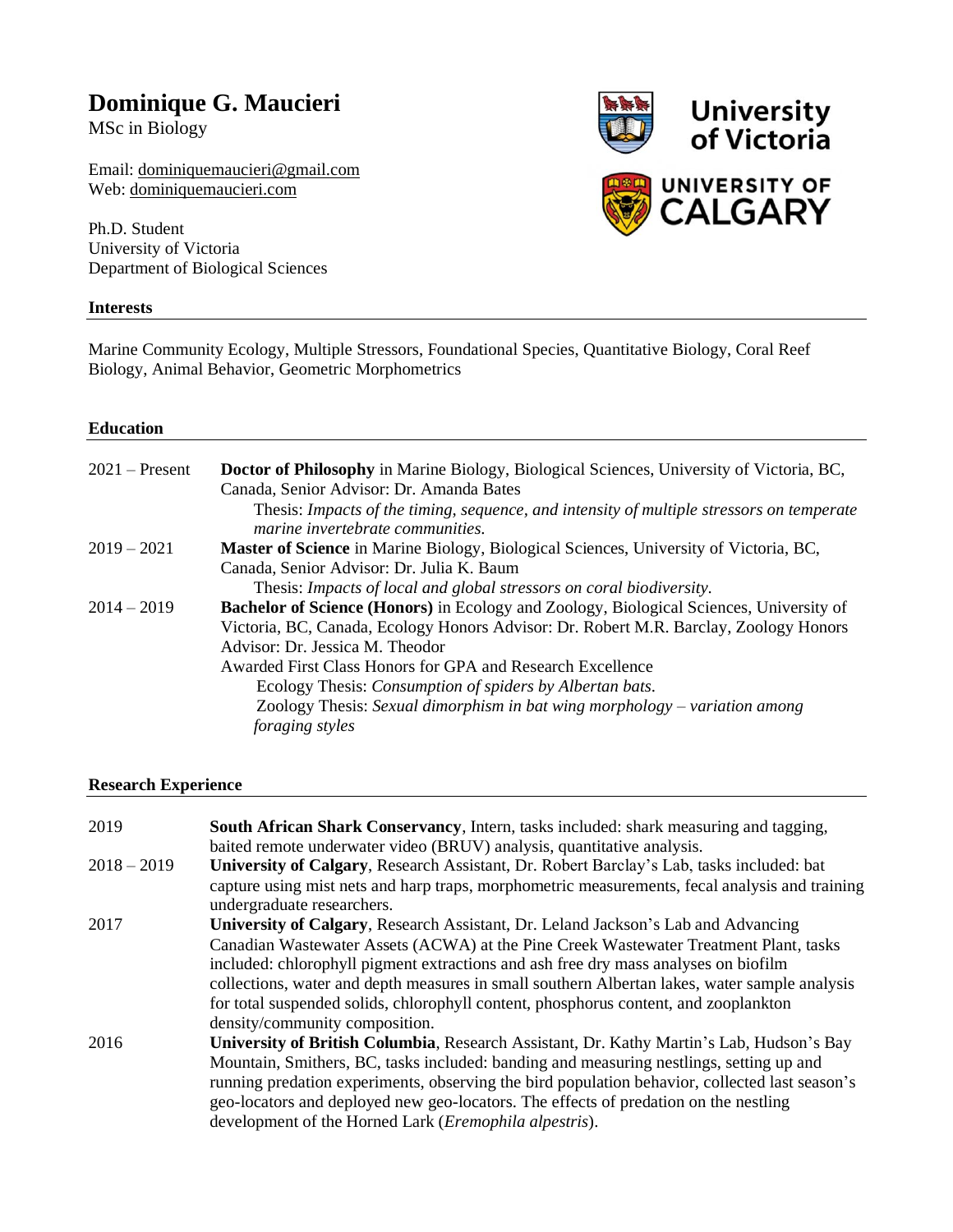#### **Grants, Fellowships and Awards**

|                             | PhD (\$106,000)                                                                     |  |  |
|-----------------------------|-------------------------------------------------------------------------------------|--|--|
| $2022 - 2025$               | NSERC Canada Graduate Scholarship-Doctoral (CGS D; \$105,000)                       |  |  |
| $2021 - 2022$               | VNHS Alice M. Hay Scholarship (\$1000)                                              |  |  |
|                             |                                                                                     |  |  |
| $MSc$ (\$40,949 + 1000 USD) |                                                                                     |  |  |
|                             | 2020 – 2021 University of Victoria Fellowship (\$15000)                             |  |  |
| $2019 - 2020$               | NSERC CGS-M (\$23,333)                                                              |  |  |
| 2020                        | Advanced Dive Training Grant - Professional (\$1000 USD)                            |  |  |
| 2020                        | The Maureen De Burgh Memorial Scholarship (\$2616)                                  |  |  |
|                             |                                                                                     |  |  |
| BSc (\$35,900)              |                                                                                     |  |  |
| 2017 & 2018                 | Hisao P. & Mary Needler Arai Marine Field Studies Scholarship (\$2500)              |  |  |
| 2018                        | PURE award (\$4500)                                                                 |  |  |
| 2018                        | NSERC USRA award (awarded but not accepted due to PURE also being received; \$4500) |  |  |
| 2017                        | Bamfield tuition scholarship (\$700)                                                |  |  |
| 2017                        | Upland Birds Alberta Scholarship (\$1000)                                           |  |  |
| 2016 & 2017                 | Louise McKinney Scholarship (\$5000)                                                |  |  |
| 2015 & 2017                 | University of Calgary Undergraduate Merit Awards (\$3000)                           |  |  |
| 2016                        | University of Calgary General Undergraduate Scholarship (\$5000)                    |  |  |
| 2016                        | Grace LeBel Bursary (\$900)                                                         |  |  |
| 2015                        | Jason Lang Scholarship (\$1000)                                                     |  |  |
| 2015                        | President's Admission Scholarship (\$2000)                                          |  |  |
| 2014 & 2015                 | Gerald Roberts Mortimer and Victor Emanuel Mortimer Scholarship (\$2500)            |  |  |
| 2014                        | Royal Canadian Legion (Branch 288) Scholarship (\$800)                              |  |  |
| 2014                        | Alexander Rutherford Scholarships (\$2500)                                          |  |  |

#### **Awards**

2019 Honors Presentation Award Winner for Zoology 2014 – 2018 Dean's List

#### **Publications**

*In the pipeline:*

- Baum, J.K., D.C. Claar, K.L. Tietjen, J.M.T. Magel, **D.G. Maucieri**, K.M. Cobb, and J.M. McDevitt-Irwin. Transformation of coral communities subjected to an unprecedented heatwave is modulated by local disturbance. Science Advances (In Review).
- **Maucieri, D.G.**, S. Starko, and J.K. Baum. Disentangling the impacts of multiple stressors on coral reef diversity: tipping points and interactive effects. (In Prep).

*2021*

- **Maucieri, D.G.**, and J.K. Baum. 2021. Impacts of heat stress on soft corals, an overlooked and highly vulnerable component of coral reef ecosystems, at a central equatorial Pacific atoll. Biological Conservation 262: 1-10. DOI: 10.1016/j.biocon.2021.109328
- **Maucieri, D.G.**, A.J. Ashbaugh, and J.M. Theodor. 2021. Sexual dimorphism in bat wing morphology variation among foraging styles. Canadian Journal of Zoology 99(11): 953-960. DOI: 10.1139/cjz-2021-0035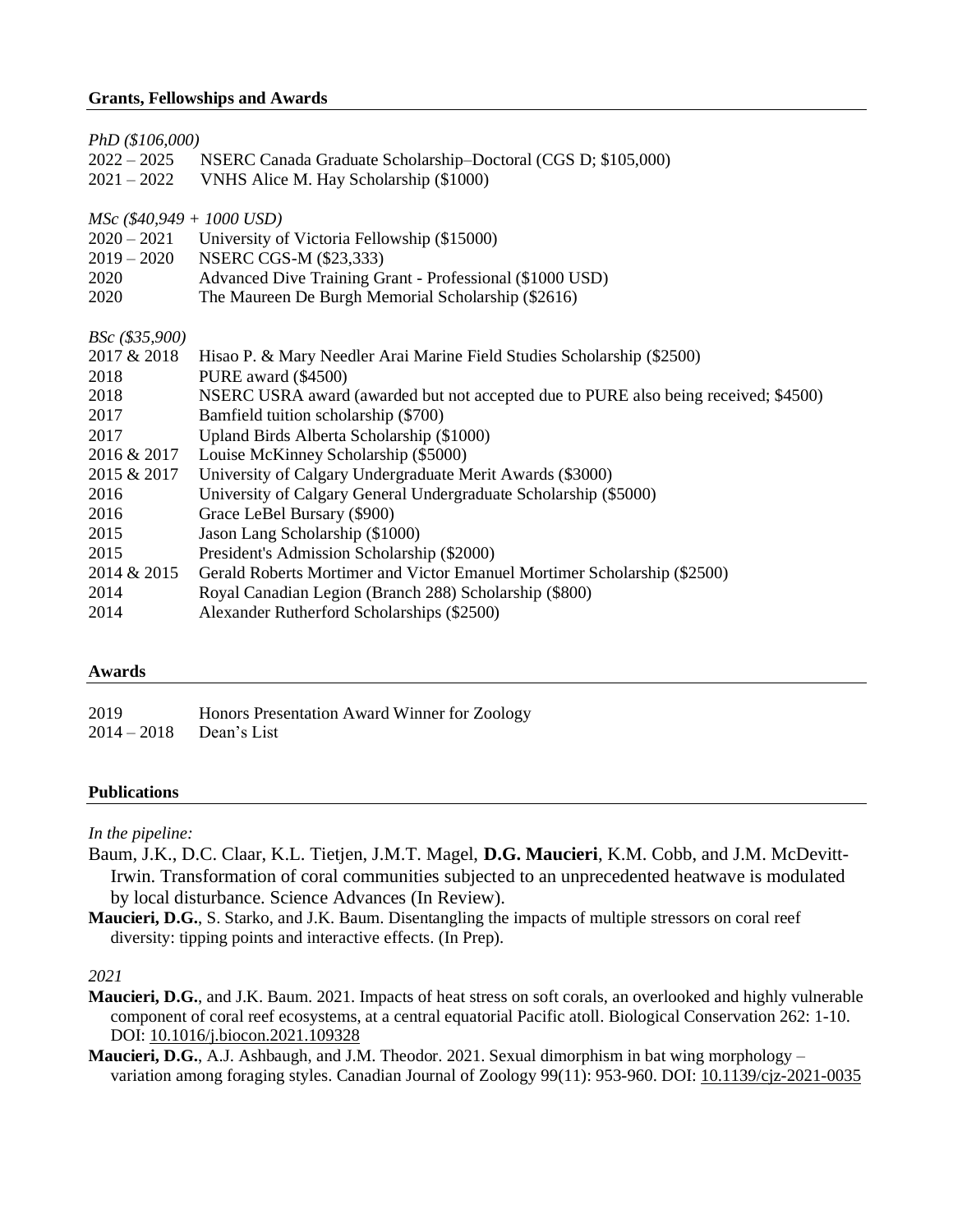**Maucieri, D.G.**, and R.M.R. Barclay. 2021. Consumption of spiders by the little brown bat (*Myotis lucifugus*) and the long-eared bat (*Myotis evotis*) in the Rocky Mountains of Alberta, Canada. Canadian Journal of Zoology. 99(3): 221-226. DOI: 10.1139/cjz-2020-0160

#### **Teaching and Mentorships**

| <b>Teaching Experience</b> |                                                                                                    |
|----------------------------|----------------------------------------------------------------------------------------------------|
| 2020                       | <b>Coral Identification Training, University of Victoria, four undergraduate students.</b>         |
| $2019$ – Present           | <b>Teaching Assistant</b> , University of Victoria, BIOL 215, Intro to Ecology (thrice); BIOL 230, |
|                            | Principle of Genetics; BIOL 466, Frontiers in Marine Biology; BIOL 330/ES 344 Study                |
|                            | Design and Data Analysis (twice),.                                                                 |
| $2019 - 2020$              | <b>Course Development, including six tutorials and two R Assignments, BIOL466, Frontiers in</b>    |
|                            | Marine Biology.                                                                                    |
| 2018                       | <b>Teaching Assistant, University of Calgary, BIOL 241, Energy Flow in Biological Systems.</b>     |
| <b>Mentorships</b>         |                                                                                                    |
| $2020 - 2021$              | <b>Rebecca Hansen</b> , University of Victoria (Honours, Supervisor; Dr. Julia K. Baum).           |
| $2019 - 2020$              | Women in Science Mentor, Faculty of Science, University of Victoria.                               |
| $2017 - 2019$              | Peer Mentor, Undergraduate Sciences Center, University of Calgary.                                 |
| 2018                       | <b>Advisor</b> , Faculty of Science Research Nights, University of Calgary.                        |
| Workshops                  |                                                                                                    |
| Apr 2022                   | <b>How to create an R Package.</b> Offered at the University of Victoria (Virtual).                |

#### **Conferences**

| <i>Presentations</i> |                                                                                                                                                                                                       |
|----------------------|-------------------------------------------------------------------------------------------------------------------------------------------------------------------------------------------------------|
| Mar 2022             | <b>Maucieri, D.G.</b> , and A.E. Bates. <i>Impacts of multiple stressors on temperate marine</i><br>invertebrate communities and the role of local refugia in community resilience $-3$ -minute talk, |
|                      | Pacific Ecology and Evolution Conference (PEEC) in Victoria BC                                                                                                                                        |
| Aug 2021             | <b>Maucieri, D.G., Samuel Starko, and J.K. Baum. Disentangling the impacts of multiple</b>                                                                                                            |
|                      | stressors on coral reef diversity - 12-minute talk (Virtual), Canadian Society for Ecology and<br>Evolution (CSEE).                                                                                   |
| <b>July 2021</b>     | <b>Maucieri, D.G.,</b> Samuel Starko, and J.K. Baum. <i>Impacts of local and global stressors on the</i>                                                                                              |
|                      | structure and beta diversity of coral communities - poster presentation (Virtual), International                                                                                                      |
|                      | Coral Reef Symposium (ICRS).                                                                                                                                                                          |
| Nov 2020             | <b>Maucieri, D.G.</b> Impacts of heat stress on soft corals, an overlooked, but fundamental                                                                                                           |
|                      | component of coral reef ecosystems - 5-minute talk, Western Society of Naturalists                                                                                                                    |
|                      | Conference, https://youtu.be/tVeY2Er2Ijk                                                                                                                                                              |
| <b>July 2020</b>     | <b>Maucieri, D.G.</b> Impacts of local and global stressors on the structure and diversity of coral<br>reef communities - 15-minute talk, Global Coral Reef Week, https://youtu.be/0MgfzmjCZoE        |
| Feb 2019             | <b>Maucieri, D.G.</b> Sexual dimorphism in bat wing morphology $-$ variation among foraging styles<br>- 12-minute talk, Prairie University Biology Symposium (PUBS) in Winnipeg, Canada.              |
| Oct 2018             | Maucieri, D.G. Spider consumption by bats – poster presentation, North American                                                                                                                       |
|                      | Symposium for Bat Research (NASBR) in Puerto Vallarta, Mexico.                                                                                                                                        |

#### *Organizing Committees*

- 2021 2022 Registration and Communications Chair for the Pacific Ecology and Evolution Conference 2022.<https://peec2022.wordpress.com/>
- 2022 Social Committee member for the University of Victoria Graduate Student Symposium 2019 Abstract Committee member for the University of Victoria Graduate Student Symposium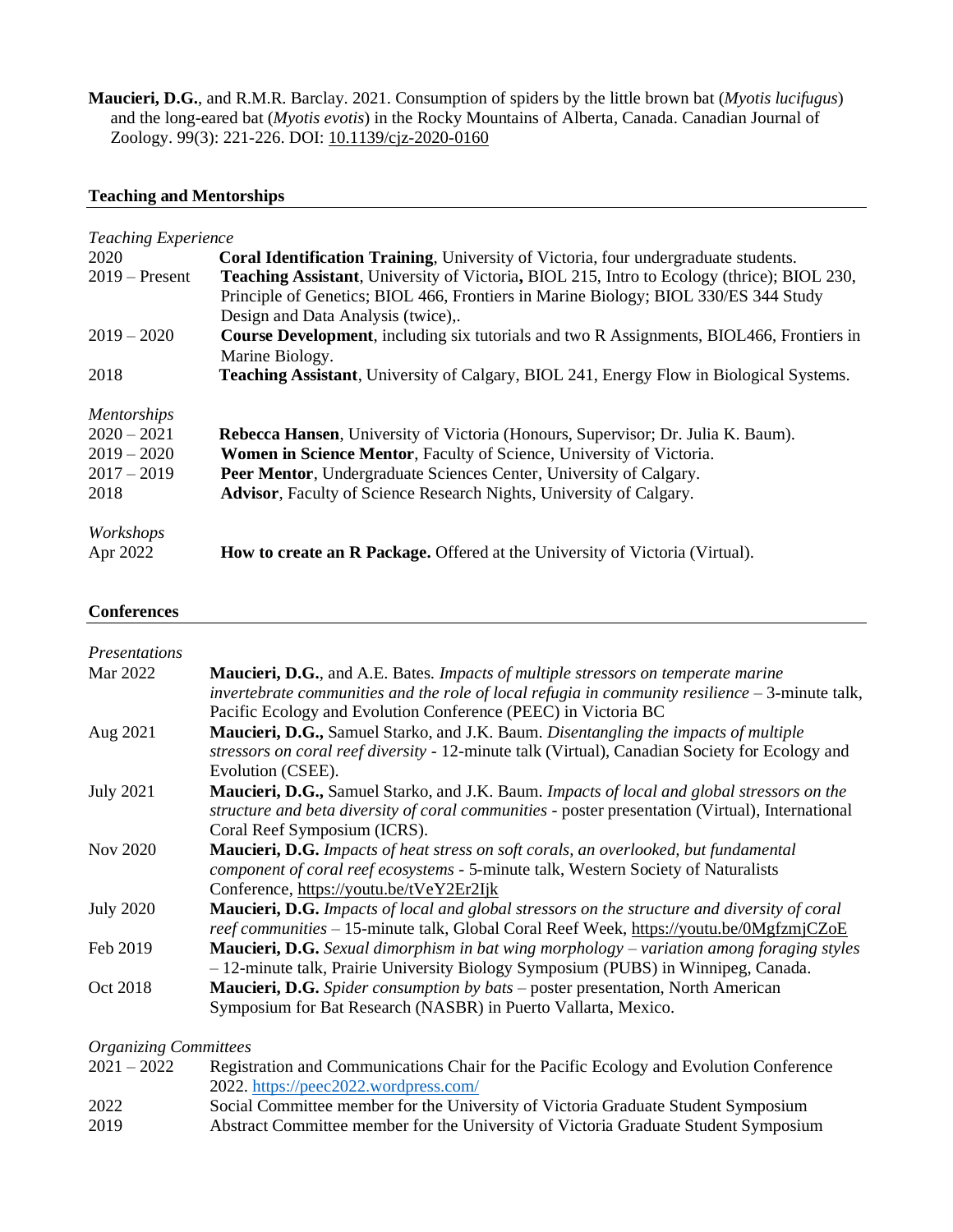# **Aut. & Cre.** quadcleanR



#### **Communication and Outreach**

*Media* Interviewed on Impostor Syndrome for the Graduate Matters blog at University Affairs. [https://www.universityaffairs.ca/career-advice/graduate-matters/you-arent-the-only-one](https://www.universityaffairs.ca/career-advice/graduate-matters/you-arent-the-only-one-suffering-from-imposter-syndrome/)[suffering-from-imposter-syndrome/](https://www.universityaffairs.ca/career-advice/graduate-matters/you-arent-the-only-one-suffering-from-imposter-syndrome/)

### *Outreach Activities*

| Skype a scientist program. I connect with classes online, to teach them about sharks, corals,<br>and our oceans (8 classes ranging from $1st$ grade to $12th$ grade) |
|----------------------------------------------------------------------------------------------------------------------------------------------------------------------|
|                                                                                                                                                                      |
| 3-minute thesis competitor. Developing presentation and scientific communication skills                                                                              |
| Judge for the 2021 and 2022 BC/Yukon Science Fair                                                                                                                    |
| Elementary school outreach teaching children about marine invertebrates                                                                                              |
| Shark outreach talks with the South African Shark Conservancy, educating the public about                                                                            |
| shark biology and conservation.                                                                                                                                      |
| Bat expert with the Alberta Community Bat Program, leading tours and educating about bats.                                                                           |
| Elementary school presentations on the diversity and biology of bats.                                                                                                |
|                                                                                                                                                                      |

#### **Volunteer**

| $2019$ – Present | Shaw Center for the Salish Seas Oceaneer educating the public on the Salish Seas and the<br>organisms that live there |
|------------------|-----------------------------------------------------------------------------------------------------------------------|
| $2017 -$ Present | Bamfield Marine Science Center Ambassador                                                                             |
| $2021 - 2022$    | Organizing lab meetings for the Bates lab, including coordinating topics and speakers each<br>week                    |
| 2018             | Researcher for the Alberta Community Bat Program Bat Blitz in Castle Provincial Park                                  |
| $2016 - 2018$    | Special Olympics Swimming Coach                                                                                       |
| $2017 - 2018$    | Sustainability Ambassador with the Sustainability Resource Center                                                     |
| $2016 - 2017$    | Volunteer with the Calgary Wildlife Rehabilitation Society                                                            |
| $2015 - 2017$    | VP of Events in the Students for Special Olympics club at the University of Calgary                                   |

#### **Employment History**

| $2013 - 2019$ | Shift Leader, Lifeguard and Swim Instructor with the City of Airdrie.            |
|---------------|----------------------------------------------------------------------------------|
| 2015          | <b>Kananaskin Camp Counsellor</b> with the YMCA Camp Chief Hector, leading 5-day |
|               | backpacking trips throughout Banff National Park for 13-year-olds campers.       |